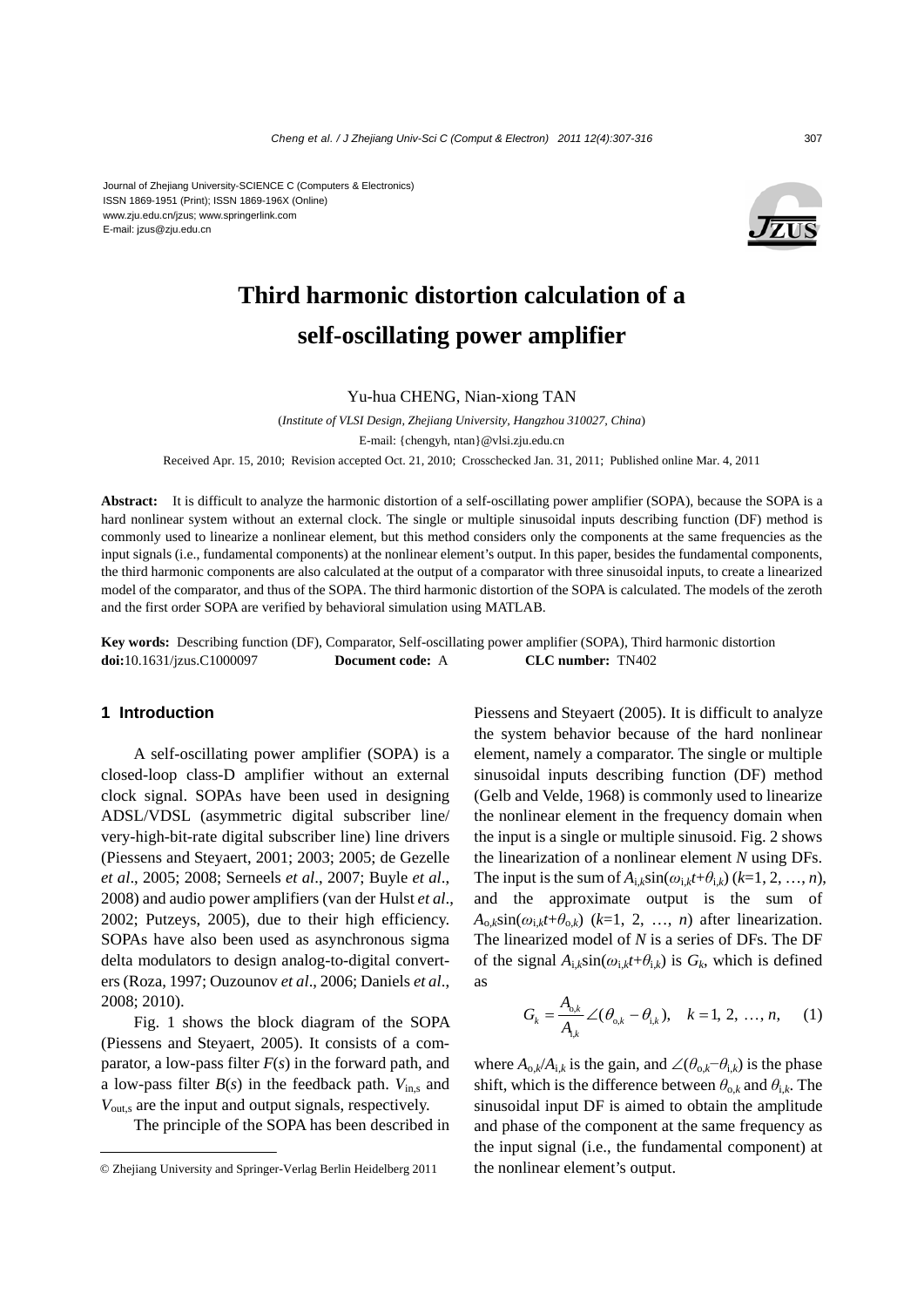

**Fig. 1 Block diagram of the self-oscillating power amplifier (SOPA)** 



**Fig. 2 Linearization of a nonlinear element using a describing function (DF)** 

In Piessens and Steyaert (2005), the input of the comparator of the SOPA was considered to have two sinusoidal inputs:  $A_{\text{osc}}\sin(\omega_{\text{osc}}t+\theta_{\text{osc}})$  at the oscillation frequency  $\omega_{\rm osc}$ , and  $A_{\rm in} \sin(\omega_{\rm in} t + \theta_{\rm in})$  at the system's input frequency  $\omega_{\rm in}$ . The other signals were ignored due to their smaller amplitudes. The DF of the signal  $A_{\text{in}}\sin(\omega_{\text{in}}t+\theta_{\text{in}})$  was calculated using two sinusoidal inputs DF (Gelb and Velde, 1968; Piessens and Steyaert, 2005):

$$
G(A_{\text{in}}, A_{\text{osc}}) = \frac{2V_{\text{DD}}}{\pi A_{\text{osc}}} + \frac{V_{\text{DD}}}{4\pi A_{\text{osc}}^3} A_{\text{in}}^2 + \frac{3V_{\text{DD}}}{32\pi A_{\text{osc}}^5} A_{\text{in}}^4 + \cdots,
$$
\n(2)

where  $\pm V_{\text{DD}}$  are the high- and low-level outputs of the comparator, and *A*osc and *A*in are the amplitudes at frequencies *ω*osc and *ω*in, respectively. The signal at frequency *ω*in at the comparator's output can be obtained, which is  $A_{\omega_{in}}\sin(\omega_{in}t+\theta_{in})$ . The amplitude  $A_{\omega_{in}}$ is

$$
A_{\omega_{\rm in}} = G(A_{\rm in}, A_{\rm osc})A_{\rm in}
$$
  
=  $\frac{2V_{\rm DD}}{\pi A_{\rm osc}} A_{\rm in} + \frac{V_{\rm DD}}{4\pi A_{\rm osc}^3} A_{\rm in}^3 + \frac{3V_{\rm DD}}{32\pi A_{\rm osc}^5} A_{\rm in}^5 + \cdots$  (3)

However, the sinusoidal input DF describes only the component at the fundamental frequency *ω*in, and cannot deal with the harmonic components. Piessens and Steyaert (2005) took the second term in Eq. (3) as the source of the third harmonic component produced by the comparator. After substituting  $A_{in} \sin(\omega_{in} t + \theta_{in})$ for *A*in in Eq. (3) and using the trigonometric function formula  $\sin^3 x = 3\sin x/4 - \sin(3x)/4$ , the third harmonic component is obtained.

The estimation has good accuracy, but the disadvantage that replacing the amplitude *A*in with the signal  $A_{\text{in}}\sin(\omega_{\text{in}}t+\theta_{\text{in}})$  is not strict. In fact, the third harmonic component can be calculated using the same method as the fundamental component calculation in DF calculation, which will be stated in detail in Section 2.

As the SOPA is a closed-loop system, in order to calculate its third harmonic distortion, the loop gain at frequency  $3\omega_{\rm in}$  should be known. In the loop, the comparator's gain of the signal at frequency 3*ω*in should be calculated using the three sinusoidal inputs DF (Piessens and Steyaert, 2005). The three sinusoid frequencies are  $\omega_{\rm osc}$ ,  $\omega_{\rm in}$ , and  $3\omega_{\rm in}$ . The gain at  $3\omega_{\rm in}$  is estimated as a quarter of the comparator's gain when only  $A_{osc} \sin(\omega_{osc} t + \theta_{osc})$  exists at the input of the comparator (Piessens and Steyaert, 2005). In this work, the mathematical derivation of the comparator's gain at 3*ω*in is given using three sinusoidal inputs DF.

## **2 Comparator's linearized model with three sinusoidal inputs**

The comparator and the relationship between its input and output are shown in Fig. 3, where the input is *x*, and the output is  $y(x)$ , and  $\pm V_{DD}$  are the high- and low-level outputs of the comparator.



**Fig. 3 The comparator (a) and the relationship between its input and output (b)**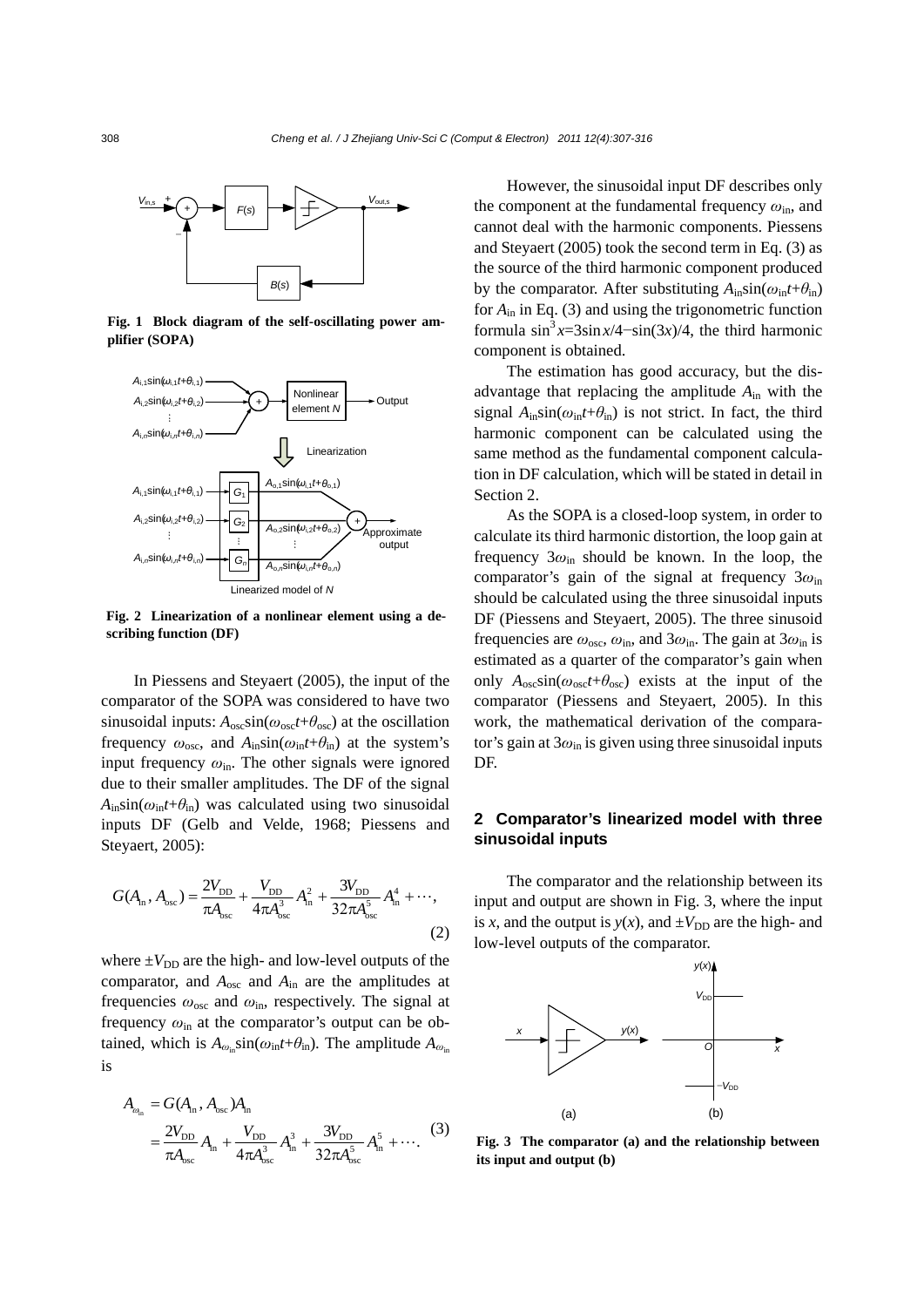The output  $y(x)$  is given by

$$
y(x) = \begin{cases} V_{\text{DD}}, & \text{for } x \ge 0, \\ -V_{\text{DD}}, & \text{for } x < 0. \end{cases}
$$
 (4)

The Fourier transform and the inverse Fourier transform are

$$
Y(j\omega) = \int_{-\infty}^{\infty} y(x)e^{-j\omega x} dx,
$$
 (5)

$$
y(x) = \frac{1}{2\pi} \int_{-\infty}^{\infty} Y(j\omega) e^{j\omega x} d\omega.
$$
 (6)

In a SOPA, the comparator's input can be considered as the sum of three sinusoids at frequencies  $\omega_{\rm osc}$ ,  $\omega_{\rm in}$ , and  $3\omega_{\rm in}$ , with amplitudes  $A_{\rm osc}$ ,  $A_{\rm in}$ , and  $A_{\rm 3in}$ , respectively, and initial phases  $\theta_{\rm osc}$ ,  $\theta_{\rm in}$ , and  $\theta_{\rm 3in}$ , respectively:

$$
x = A_{\text{osc}} \sin(\omega_{\text{osc}} t + \theta_{\text{osc}}) + A_{\text{in}} \sin(\omega_{\text{in}} t + \theta_{\text{in}})
$$
  
+  $A_{\text{sin}} \sin(\omega_{\text{sin}} t + \theta_{\text{sin}})$ , (7)

where  $\omega_{3\text{in}}=3\omega_{\text{in}}$ . Usually the conditions  $A_{\text{osc}} > A_{\text{in}} >$  $A_{3in}$  and  $\omega_{osc} \gg \omega_{3in}$  are always satisfied in a SOPA, since a linear modulation is wanted (Piessens and Steyaert, 2005). If  $\varphi_{osc} = \omega_{osc}t + \theta_{osc}$ ,  $\varphi_{in} = \omega_{in}t + \theta_{in}$ , and  $\varphi_{3in} = \omega_{3in}t + \theta_{3in}$  are noted, substituting Eq. (7) into Eq. (6) results in

$$
y = \frac{1}{2\pi} \int_{-\infty}^{\infty} \left( Y(j\omega) \exp(j\omega A_{osc} \sin \varphi_{osc} + j\omega A_{in} \sin \varphi_{in} + j\omega A_{sin} \sin \varphi_{sin} \right) d\omega.
$$
 (8)

The exponentials can be expanded using the following equation:

$$
e^{j\sin\theta} = \sum_{n=0}^{\infty} \varepsilon_n J_{2n}(z) \cos(2n\theta)
$$
  
+ 
$$
2j \sum_{n=0}^{\infty} J_{2n+1}(z) \sin((2n+1)\theta), \qquad (9)
$$
  

$$
\varepsilon_n = \begin{cases} 1, & \text{for } n = 0, \\ 2, & \text{for } n = 1, 2, 3, \cdots, \end{cases}
$$

where  $J_n(z)$  is the first kind Bessel function of order *n* and argument *z* (Abramowitz and Stegun, 1972).

Then the integrand in Eq. (8) becomes a series multiplied by  $Y(j\omega)$  as shown in Eq. (10):

 $Y(j\omega) \exp(j\omega(A_{osc} \sin \varphi_{osc} + A_{in} \sin \varphi_{in} + A_{3in} \sin \varphi_{3in}))$ 

$$
= Y(j\omega) \cdot \left( \sum_{m=0}^{\infty} \mathcal{E}_m J_{2m}(A_{osc}) \cos(2m\varphi_{osc}) + 2j \sum_{m=0}^{\infty} J_{2m+1}(A_{osc}) \sin((2m+1)\varphi_{osc}) \right) + 2j \sum_{n=0}^{\infty} \mathcal{E}_n J_{2n}(A_{in}) \cos(2n\varphi_{in}) + 2j \sum_{n=0}^{\infty} J_{2n+1}(A_{in}) \sin((2n+1)\varphi_{in}) \right) + 2j \sum_{p=0}^{\infty} \mathcal{E}_p J_{2p}(A_{3in}) \cos(2p\varphi_{3in}) + 2j \sum_{p=0}^{\infty} J_{2p+1}(A_{3in}) \sin((2p+1)\varphi_{3in}) \bigg).
$$
 (10)

If the integrand is an odd function of the integral variable, the value of the integral of this integrand over the doubly infinite range is zero. For the ideal comparator, we have  $Y(j\omega)=2V_{DD}/(j\omega)$  (Piessens and Steyaert, 2005), which is an odd function of *ω*. Based on the fact that Bessel functions of odd orders are odd and those of even orders are even, Eq. (8) can be simplified as

$$
y = y_1 + y_2 + y_3 + y_4, \tag{11}
$$

$$
y_1 = 4V_{\text{DD}} / \pi
$$
  
\n
$$
\sum_{m=0}^{\infty} \sum_{n=0}^{\infty} \sum_{p=0}^{\infty} \left( \int_0^{\infty} \frac{1}{\omega} J_{2m}(A_{\text{osc}} \omega) J_{2n}(A_{\text{in}} \omega) J_{2p+1}(A_{\text{sin}} \omega) d\omega \right)
$$
  
\n
$$
\cdot \varepsilon_m \varepsilon_n \cos(2m\phi_{\text{osc}}) \cos(2n\phi_{\text{in}}) \sin((2p+1)\phi_{\text{sin}}) \right),
$$
\n(12)

$$
y_2 = 4V_{\text{DD}} / \pi
$$
  
\n
$$
\sum_{m=0}^{\infty} \sum_{n=0}^{\infty} \sum_{p=0}^{\infty} \left( \int_0^{\infty} \frac{1}{\omega} J_{2m} (A_{\text{osc}} \omega) J_{2n+1} (A_{\text{in}} \omega) J_{2p} (A_{\text{sin}} \omega) d\omega
$$
  
\n
$$
\cdot \varepsilon_m \varepsilon_p \cos(2m\varphi_{\text{osc}}) \sin((2n+1)\varphi_{\text{in}}) \cos(2p\varphi_{\text{sin}}) \right),
$$
\n(13)

$$
y_3 = 4V_{\text{DD}} / \pi
$$
  
\n
$$
\sum_{m=0}^{\infty} \sum_{n=0}^{\infty} \sum_{p=0}^{\infty} \left( \int_0^{\infty} \frac{1}{\omega} J_{2m+1}(A_{\text{osc}} \omega) J_{2n}(A_{\text{in}} \omega) J_{2p}(A_{\text{sin}} \omega) d\omega
$$
  
\n
$$
\cdot \varepsilon_n \varepsilon_p \sin \left( (2m+1)\varphi_{\text{osc}} \right) \cos(2n\varphi_{\text{in}}) \cos(2p\varphi_{\text{sin}}) \right),
$$
\n(14)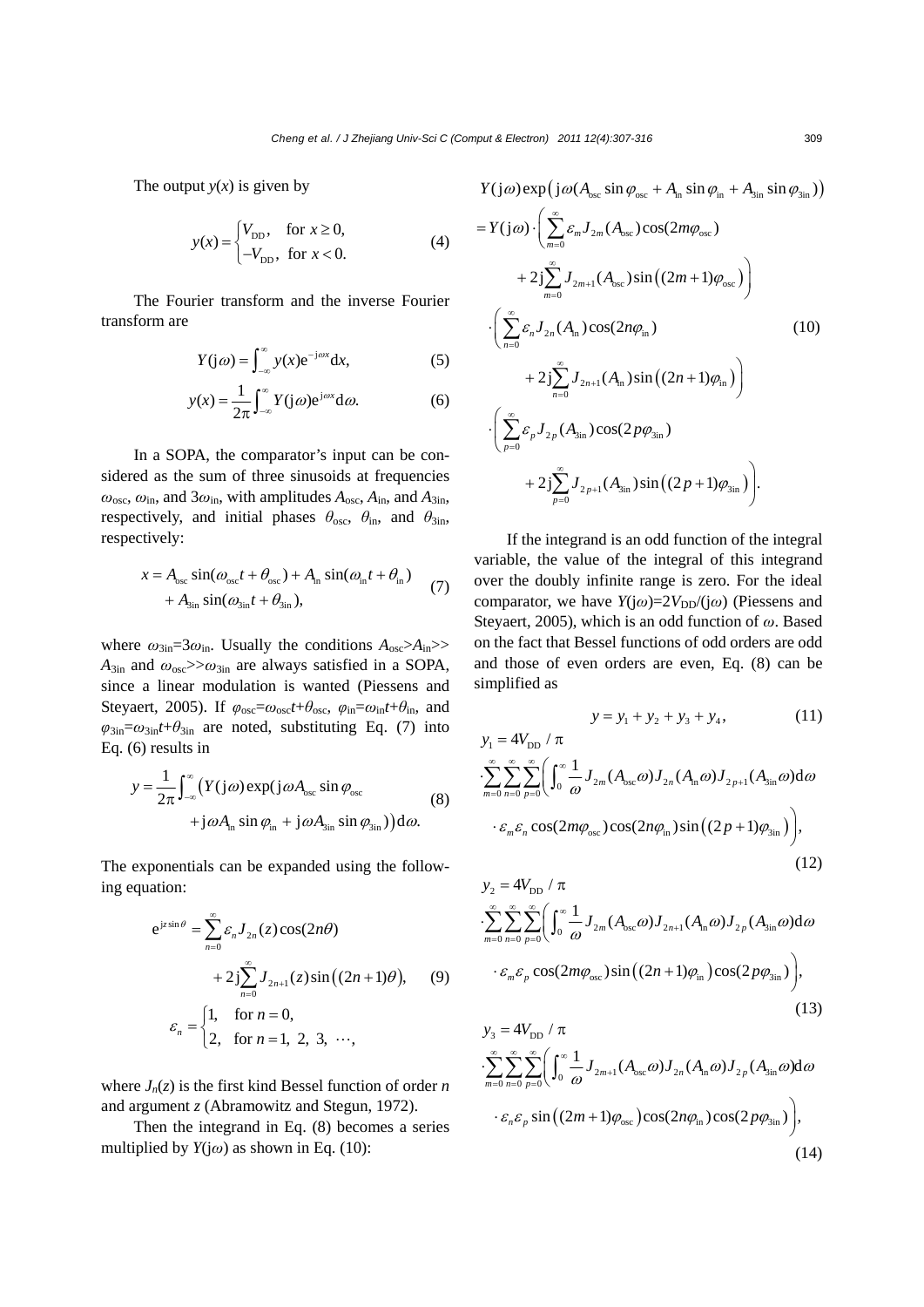$$
y_{4} = -16V_{\text{DD}} / \pi
$$
  
\n
$$
\sum_{m=0}^{\infty} \sum_{n=0}^{\infty} \sum_{p=0}^{\infty} \left( \int_{0}^{\infty} \frac{1}{\omega} J_{2m+1}(A_{\text{osc}} \omega) J_{2n+1}(A_{\text{in}} \omega) J_{2p+1}(A_{\text{sin}} \omega) d\omega
$$
  
\n
$$
\cdot \sin \left( (2m+1)\varphi_{\text{osc}} \right) \sin \left( (2n+1)\varphi_{\text{in}} \right) \sin \left( (2p+1)\varphi_{\text{sin}} \right) \right).
$$
\n(15)

It can be observed that all the integrands in Eqs. (12)–(15) are even functions of  $\omega$ .

The different combinations of *m*, *n*, and *p* result in different frequency components. The key is to solve the infinite integral of the product of three Bessel functions. For arbitrary *m*, *n*, and *p* in Eqs. (12)–(15), the integrals cannot be solved (Ekstrom, 1960). Eq. (16) gives the conditions upon which the integral can be solved (Bailey, 1936):

$$
\int_{0}^{\infty} \frac{1}{\omega} J_{\mu} (A_{\sin} \omega) J_{\nu} (A_{\text{in}} \omega) J_{\rho} (A_{\text{osc}} \omega) d\omega
$$
\n
$$
= \frac{A_{\sin}^{\mu} A_{\text{in}}^{\nu} \Gamma \left( \frac{\mu + \nu + \rho}{2} \right)}{2 A_{\text{osc}}^{\mu + \nu} \Gamma(\mu + 1) \Gamma(\nu + 1) \Gamma \left( 1 - \frac{\mu + \nu - \rho}{2} \right)}
$$
\n
$$
\cdot F_{4} \left( \frac{\mu + \nu - \rho}{2}, \frac{\mu + \nu + \rho}{2}; \mu + 1, \nu + 1; \left( \frac{A_{\sin}}{A_{\text{osc}}} \right)^{2}, \left( \frac{A_{\text{in}}}{A_{\text{osc}}} \right)^{2} \right),
$$
\nfor  $\mu + \nu > \rho \ge 0$ ,  $A_{\text{osc}} > A_{\text{in}} + A_{\text{sin}}$ ,  $A_{\text{in}} > 0$ ,  $A_{\text{sin}} > 0$ . (16)

Herein,  $\mu$ ,  $\nu$ , and  $\rho$  are the orders of the three Bessel functions, respectively;  $A_{\text{osc}}$ ,  $A_{\text{in}}$ , and  $A_{\text{3in}}$  are the amplitudes of the three input signals, respectively;  $F_4(a,b;$  $c, d, x, y$  is the Appell hyper-geometric function with arguments *a*, *b*, *c*, *d*, *x*, and *y*, which can be expanded as (Bailey, 1936)

$$
F_4(a,b;c,d;x,y) = \sum_{r=0}^{\infty} \sum_{s=0}^{\infty} \frac{(a)_{r+s}(b)_{r+s}}{(c)_r (d)_s r! s!} x^r y^s, \quad (17)
$$

$$
(z)_n = \Gamma(z+n) / \Gamma(z), \tag{18}
$$

where *r* and *s* are non-negative integers,  $(z)_n$  is the Pochhammer symbol of arguments *z* and *n*, and  $\Gamma(z)$  is the Gamma function of argument *z* (Abramowitz and Stegun, 1972).

All the possible components of the output signal at the different frequencies can be seen in Eqs. (12)–(15). The fundamental, harmonic, and intermodulation components may be superimposed. Here, only the components at *ω*in and 3*ω*in are concerned.

All the combinations of  $\mu$ ,  $\nu$ , and  $\rho$  that satisfy |*ρω*osc±*μω*3in±*νω*in|=3*ω*in contribute to the component at  $3\omega_{\rm in}$  ( $\mu$ ,  $\nu$ , and  $\rho$  are non-negative integers).

The order of the harmonic or intermodulation is defined by the value  $\mu + \nu + \rho$ . In general, the amplitudes of the harmonic or intermodulation components decrease with the increase of the order. Thus, only the components with low orders need to be considered. Because  $\omega_{\rm osc}$ > $\omega_{\rm in}$  and  $\omega_{\rm osc}$ > $\omega_{\rm 3in}$ ,  $\rho$  should be 0; otherwise, the order  $\mu + \nu + \rho$  should be large to satisfy  $|\rho\omega_{\text{osc}}\pm\mu\omega_{3\text{in}}\pm\nu\omega_{\text{in}}| = 3\omega_{\text{in}}$ . When  $\rho=0$ ,  $\omega_{3\text{in}}=3\omega_{\text{in}}$  results in  $v=3\mu+3$  ( $\mu$  is a non-negative integer) or  $v=3\mu-3$  ( $\mu$ is a positive integer). The two lowest order components cases are *ρ*=0, *μ*=0, *ν*=3 and *ρ*=0, *μ*=1, *ν*=0.

By choosing  $m=0$ ,  $n=1$ ,  $p=0$  in Eq. (13), the third harmonic component produced by the signal  $A_{in} \sin(\omega_{in} t + \theta_{in})$  can be obtained. It is  $A_{3\omega_{in}} \sin(3\omega_{in} t +$  $3\theta_{\rm in}+\pi$ ), where the amplitude is calculated as

$$
A_{3\omega_{\rm in}} = \left| \frac{4V_{\rm DD}}{\pi} \int_0^\infty \frac{1}{\omega} J_0(A_{3\rm in}\omega) J_3(A_{\rm in}\omega) J_0(A_{\rm osc}\omega) d\omega \right|
$$
  
\n
$$
= \left| -\frac{V_{\rm DD}}{12\pi} \left( \frac{A_{\rm in}}{A_{\rm osc}} \right)^3 \sum_{r=0}^\infty \sum_{s=0}^\infty \frac{(1.5)_{r+s} (1.5)_{r+s}}{(1)_r (4)_s r! s!} \left( \frac{A_{\rm in}}{A_{\rm osc}} \right)^2' \left( \frac{A_{\rm in}}{A_{\rm osc}} \right)^2 \right|
$$
  
\n
$$
= \frac{V_{\rm DD}}{12\pi} \left( \frac{A_{\rm in}}{A_{\rm osc}} \right)^3 \left( 1 + \frac{9}{16} \left( \frac{A_{\rm in}}{A_{\rm osc}} \right)^2 + \frac{9}{4} \left( \frac{A_{\rm in}}{A_{\rm osc}} \right)^2
$$
  
\n
$$
+ \frac{225}{64} \left( \frac{A_{\rm in}}{A_{\rm osc}} \right)^2 \left( \frac{A_{\rm in}}{A_{\rm osc}} \right)^2 + \cdots \right), \tag{19}
$$

and the initial phase is shifted from  $\theta_{\rm in}$  to  $3\theta_{\rm in}+\pi$  according to Eqs. (13) and (19). By choosing  $m=0$ ,  $n=0$ ,  $p=0$  in Eq. (12), the fundamental component produced by signal  $A_{3in} \sin(\omega_{3in} t + \theta_{3in})$  can be obtained. It is  $A_{\omega_{3i}}\sin(\omega_{3i}t+\theta_{3i})$ , where the amplitude is calculated as

$$
A_{\omega_{\sin}} = \left| \frac{4V_{\text{DD}}}{\pi} \int_0^{\infty} \frac{1}{\omega} J_1(A_{\sin}\omega) J_0(A_{\text{in}}\omega) J_0(A_{\text{osc}}\omega) d\omega \right|
$$
  
\n
$$
= \left| \frac{2V_{\text{DD}}}{\pi} \frac{A_{\sin}}{A_{\text{osc}}} \sum_{r=0}^{\infty} \sum_{s=0}^{\infty} \frac{(0.5)_{r+s} (0.5)_{r+s}}{(2)_r (1)_s r! s!} \left( \frac{A_{\sin}}{A_{\text{osc}}} \right)^{2r} \left( \frac{A_{\text{in}}}{A_{\text{osc}}} \right)^{2s} \right|
$$
  
\n
$$
= \frac{2V_{\text{DD}}}{\pi} \frac{A_{\sin}}{A_{\text{osc}}} \left( 1 + \frac{1}{8} \left( \frac{A_{\sin}}{A_{\text{osc}}} \right)^2 + \frac{1}{4} \left( \frac{A_{\text{in}}}{A_{\text{osc}}} \right)^2
$$
  
\n
$$
+ \frac{9}{32} \left( \frac{A_{\sin}}{A_{\text{osc}}} \right)^2 \left( \frac{A_{\text{in}}}{A_{\text{osc}}} \right)^2 + \cdots \right), \tag{20}
$$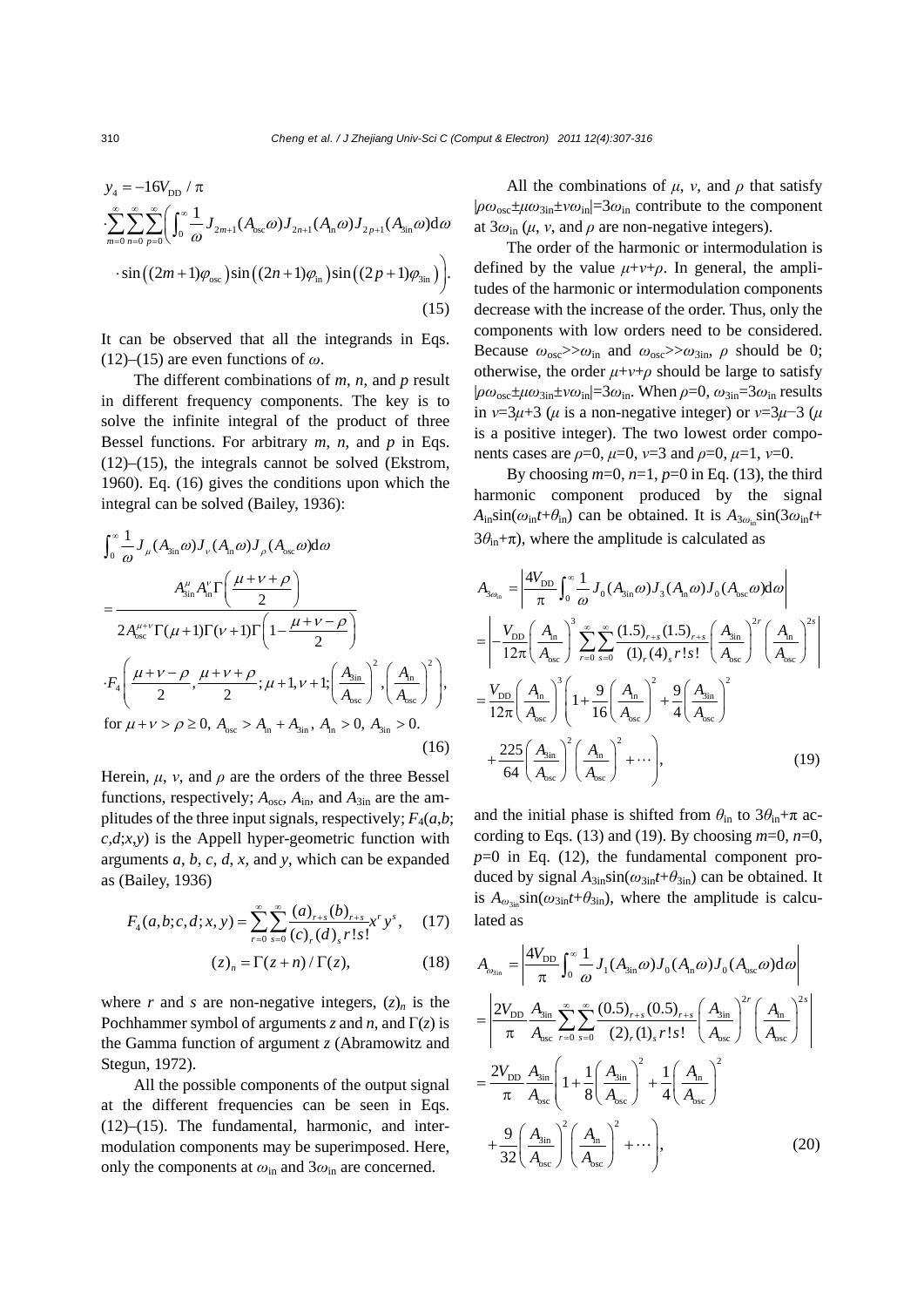and the initial phase is not shifted according to Eqs. (12) and (20).

Similarly, all the combinations of  $\mu$ ,  $\nu$ , and  $\rho$  that satisfy |*ρω*osc±*μω*3in±*νω*in|=*ω*in contribute to the component at  $\omega_{\text{in}}$  ( $\mu$ ,  $\nu$ , and  $\rho$  are non-negative integers). The lowest order component case is  $\rho=0$ ,  $\mu=0$ , *ν*=1. By choosing *m*=0, *n*=0, *p*=0 in Eq. (13), the fundamental component produced by the signal *A*in- $\sin(\omega_{\text{in}}t+\theta_{\text{in}})$  can be obtained. It is  $A_{\omega_{\text{in}}} \sin(\omega_{\text{in}}t+\theta_{\text{in}})$ , where the amplitude is calculated as

$$
A_{\omega_{\rm in}} = \left| \frac{4V_{\rm DD}}{\pi} \int_0^\infty \frac{1}{\omega} J_0(A_{\rm sin}\omega) J_1(A_{\rm in}\omega) J_0(A_{\rm osc}\omega) d\omega \right|
$$
  
\n
$$
= \left| \frac{2V_{\rm DD}}{\pi} \frac{A_{\rm in}}{A_{\rm osc}} \sum_{r=0}^\infty \sum_{s=0}^\infty \frac{(0.5)_{r+s} (0.5)_{r+s}}{(1)_r (2)_s r! s!} \left( \frac{A_{\rm sin}}{A_{\rm osc}} \right)^{2r} \left( \frac{A_{\rm in}}{A_{\rm osc}} \right)^{2s} \right|
$$
  
\n
$$
= \frac{2V_{\rm DD}}{\pi} \frac{A_{\rm in}}{A_{\rm osc}} \left( 1 + \frac{1}{8} \left( \frac{A_{\rm in}}{A_{\rm osc}} \right)^2 + \frac{1}{4} \left( \frac{A_{\rm sin}}{A_{\rm osc}} \right)^2
$$
  
\n
$$
+ \frac{9}{32} \left( \frac{A_{\rm in}}{A_{\rm osc}} \right)^2 \left( \frac{A_{\rm sin}}{A_{\rm osc}} \right)^2 + \cdots \right), \tag{21}
$$

and the initial phase is not shifted according to Eqs. (13) and (21).

Similarly, all the combinations of  $\mu$ ,  $\nu$ , and  $\rho$  that satisfy |*ρω*osc±*μω*3in±*νω*in|=*ω*osc contribute to the component at  $\omega_{\rm osc}$  ( $\mu$ ,  $\nu$ , and  $\rho$  are non-negative integers). In case of the lowest order, i.e.,  $\rho=1$ ,  $\mu=0$ ,  $\nu=0$ , the integral in Eq. (16) cannot be solved because the condition *μ*+*ν*>*ρ*≥0 cannot be satisfied. However, the sinusoid  $A_{\text{osc}}\sin(\omega_{\text{osc}}t+\theta_{\text{osc}})$  dominates in the comparator's input as  $A_{osc} > A_{in} > A_{3in}$ . If we ignore the other signals due to their much smaller amplitudes, the amplitude at *ω*osc at the comparator's output can be solved using the single sinusoidal input DF (Piessens and Steyaert, 2005):

$$
A_{\omega_{\rm osc}} = 4V_{\rm DD} / \pi. \tag{22}
$$

The DFs of the signals  $A_{3in} \sin(\omega_{3in} t + \theta_{3in})$ ,  $A_{in} \sin(\omega_{in}t + \theta_{in})$ , and  $A_{osc} \sin(\omega_{osc}t + \theta_{osc})$  are derived from Eqs.  $(20)$ ,  $(21)$ , and  $(22)$ , respectively, and are given as follows:

$$
G_{\rm 3in} = \frac{2V_{\rm DD}}{\pi A_{\rm osc}} \left( 1 + \frac{1}{8} \left( \frac{A_{\rm 3in}}{A_{\rm osc}} \right)^2 + \frac{1}{4} \left( \frac{A_{\rm in}}{A_{\rm osc}} \right)^2 + \frac{9}{32} \left( \frac{A_{\rm 3in}}{A_{\rm osc}} \right)^2 \left( \frac{A_{\rm in}}{A_{\rm osc}} \right)^2 + \cdots \right) \approx \frac{2V_{\rm DD}}{\pi A_{\rm osc}},
$$
\n(23)

$$
G_{\text{in}} = \frac{2V_{\text{DD}}}{\pi A_{\text{osc}}} \left( 1 + \frac{1}{8} \left( \frac{A_{\text{in}}}{A_{\text{osc}}} \right)^2 + \frac{1}{4} \left( \frac{A_{\text{sin}}}{A_{\text{osc}}} \right)^2 + \frac{9}{32} \left( \frac{A_{\text{in}}}{A_{\text{osc}}} \right)^2 \left( \frac{A_{\text{sin}}}{A_{\text{osc}}} \right)^2 + \cdots \right) \approx \frac{2V_{\text{DD}}}{\pi A_{\text{osc}}},
$$
\n
$$
G_{\text{osc}} = \frac{4V_{\text{DD}}}{\pi A_{\text{osc}}}.
$$
\n(25)

The three DFs do not have the phase shift. As observed from Eqs. (23) and (24), the two gains are almost equal, and both can be denoted as *G*, approximately equal to  $0.5G_{\text{osc}}$ . The comparator's linearized model at *ω*in and *ω*3in is shown in Fig. 4. The additive term at the comparator's output at  $3\omega_{\rm in}$  is given by Eq. (19). It can be stated that the large amplitude signal  $A_{\text{osc}}\sin(\omega_{\text{osc}}t+\theta_{\text{osc}})$  linearizes the comparator for the other signals; i.e., the other signals' gain, *G*, is not the function of themselves.



**Fig. 4 Comparator's linearized model at**  $\omega_{\text{in}}$  **and**  $\omega_{\text{3in}}$ 

There are two differences between this linearized model derived in this work and the one in Piessens and Steyaert (2005). The additive term  $A_{3\omega}$ is  $V_{DD}/(16\pi) \cdot (A_{in}/A_{osc})^3$  and the comparator's gain at  $3\omega_{\text{in}}$  is  $V_{\text{DD}}/(\pi A_{\text{osc}})=0.25G_{\text{osc}}$  in Piessens and Steyaert (2005).

## **3 Simulation of the comparator's linearized model**

Fig. 5 shows the simulation and calculation results of the amplitudes at  $3\omega_{\rm in}$  relative to  $A_{\rm in}$  at the comparator's output, as a function of  $A_{in}/V_{DD}$ . The three sinusoidal inputs are  $A_{\text{osc}}\sin(\omega_{\text{osc}}t+\theta_{\text{osc}})$ ,  $A_{in}$ sin( $\omega_{in}t+\theta_{in}$ ), and  $A_{3in}$ sin( $\omega_{3in}t+\theta_{3in}$ ), where  $A_{osc}$ = 1 V, *ω*osc=34.6π Mrad/s, *θ*osc=0 rad, *ω*in=2π Mrad/s, *θ*in=π rad, *A*3in=0.001 V, *ω*3in=6π Mrad/s, *θ*3in=0 rad. The comparator's high- and low-level outputs are  $\pm V_{\text{DD}}=\pm 1$  V. The simulation environment is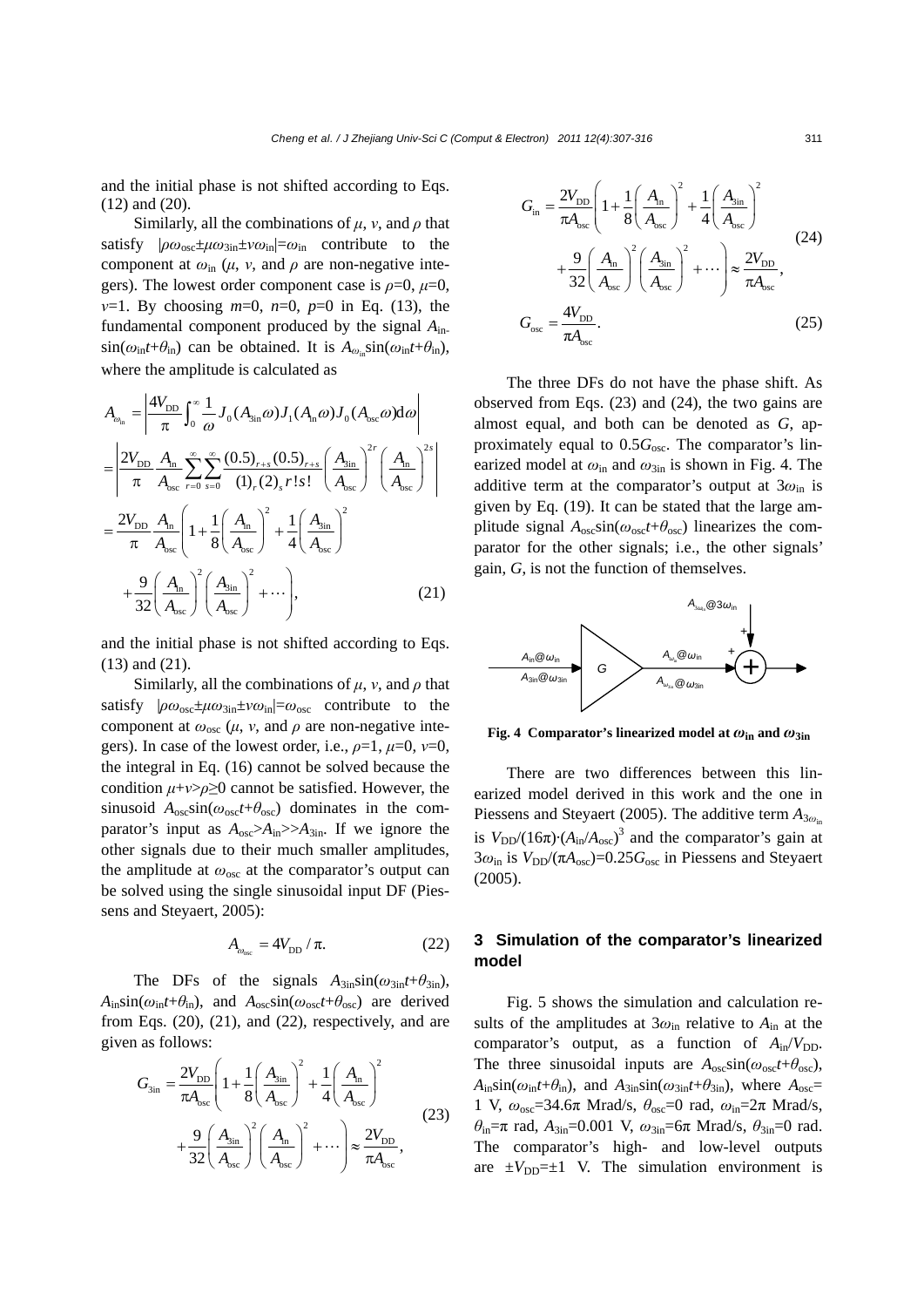MATLAB SIMULINK with an ODE45 solver. The amplitudes of the simulation results are derived from a  $10<sup>7</sup>$ -point discrete Fourier transform (DFT) of the comparator's output with a simulation time of 10 μs and a sampling time of 1 ps. The window function of the DFT is Hanning. For the calculation, the first 50 terms of Eqs. (19) and (20) are used, and the signal at  $3\omega_{\text{in}}$  at the comparator's output is  $A_{3\omega_{\text{in}}} \sin(3\omega_{\text{in}}t+3\theta_{\text{in}})$  $+\pi$ )+ $A_{\omega_{3in}}\sin(\omega_{3in}t+\theta_{3in})$ , as described in Section 2. The amplitude of this signal,  $A_{sum}$ , is shown in Eq. (26), which also shows the impact of the initial phases. In this example,  $3\theta_{\text{in}}+\pi-\theta_{3\text{in}}=4\pi$ , so  $A_{\text{sum}}=A_{3\omega_{\text{in}}}+A_{\omega_{3\text{in}}}$ .



**Fig. 5** Amplitudes at frequency  $3\omega_{\text{in}}$  relative to  $A_{\text{in}}$  as a **function of**  $A_{in}/V_{DD}$ 

The simulation results are consistent with the calculation results. When *A*in is small (for example, smaller than 0.1*V*<sub>DD</sub>), the dominant component is  $A_{\omega_{3i}i}$ ; when  $A_{\text{in}}$  is large (for example, larger than  $0.5V_{\text{DD}}$ ), the dominant component is  $A_{3\omega}$ .

Eqs. (19) and (20) can be simplified to reduce the calculation work, as will be used in the following section. The first two terms of Eq. (19) and the first term of Eq. (20) are calculated. Fig. 6 shows that the simplified equations results also agree with the simulation results with small errors.

## **4 Calculation of the SOPA's third harmonic distortion**

The block diagram of the SOPA is as shown in Fig. 1. The oscillation with a zero input is called the



**Fig. 6 Amplitudes at frequency 3***ω***in relative to** *A***in as a function of**  $A_{in}/V_{DD}$  **using simplified equations** 

limit cycle oscillation, and the oscillation frequency is called the limit cycle frequency, noted as  $ω$ <sub>LC</sub>. In the limit cycle oscillation, the gain of the comparator  $G_{\text{LC}}$ is the same as the gain given by Eq.  $(25)$ , with  $A_{osc}$ being  $A_{\text{LC}}$ .  $A_{\text{LC}}$  is the amplitude at  $\omega_{\text{LC}}$  at the input of the comparator in the limit cycle oscillation case.

According to the Barkhausen criterion, we can derive (Piessens and Steyaert, 2005)

$$
G_{\rm LC} = 1/|F(j\omega_{\rm LC})B(j\omega_{\rm LC})|,\tag{27}
$$

$$
A_{\rm LC} = 2V_{\rm DD} \left| F(j\omega_{\rm LC})B(j\omega_{\rm LC}) \right| / \pi, \qquad (28)
$$

where  $F(j\omega_{\text{LC}})$  and  $B(j\omega_{\text{LC}})$  are the values of  $F(s)$  and  $B(s)$  with  $s=j\omega_{LC}$ , respectively. The limit cycle oscillation frequency  $\omega_{\text{LC}}$  is determined by the transfer function of the filters.

When the sinusoidal input  $V_{\text{in},s} = A_{\text{in},s} \sin(\omega_{\text{in}}t)$  is applied to the system, the forced oscillation frequency, *ω*osc, and the amplitude at *ω*osc at the input of the comparator, *A*osc, depend on the input signal (Piessens and Steyaert, 2005). But *ω*osc and *A*osc can be, however, approximately equal to *ω*LC and *A*LC, respectively, especially when the system sinusoidal input's amplitude  $A_{\text{ins}}$  is relatively small compared with  $V_{\text{DD}}$  (Piessens and Steyaert, 2005). This approximation is valid as long as  $A_{\text{in},s}$  is sufficiently small. In the desired working region of the SOPA, this condition is always fulfilled, because a linear modulation is desired (Piessens and Steyaert, 2005). Thus, the comparator's gain at  $\omega_{\rm osc}$ ,  $G_{\rm osc}$ , is approximately equal to  $G_{\rm LC}$ .

According to Eqs.  $(23)$ – $(25)$  and  $(27)$ , the comparator's gain at  $\omega_{\rm in}$  and  $3\omega_{\rm in}$ , *G*, is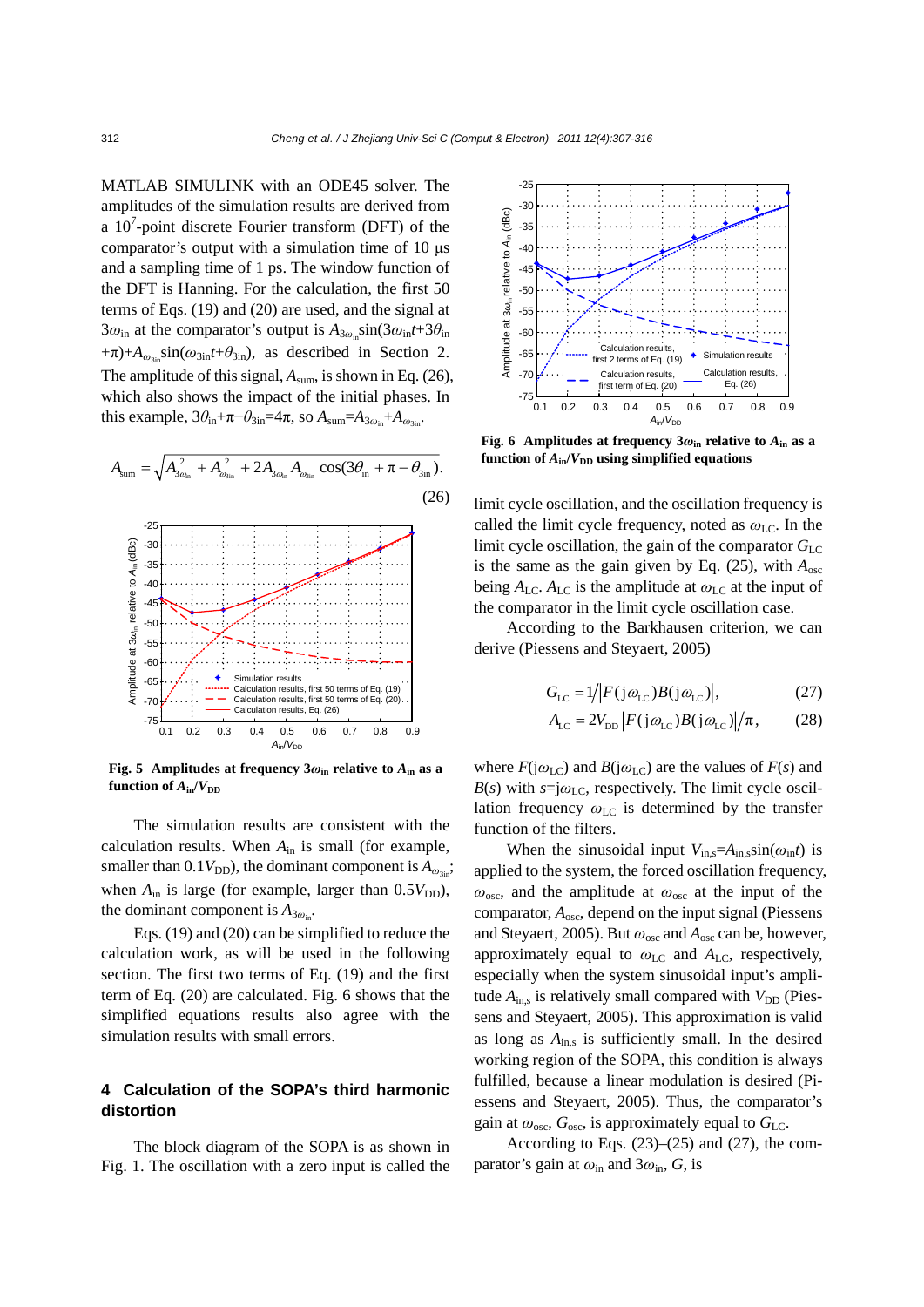$$
G \approx \frac{G_{\rm LC}}{2} = \frac{1}{2|F(j\omega_{\rm osc})B(j\omega_{\rm osc})|},\tag{29}
$$

where  $F(j\omega_{osc})$  and  $B(j\omega_{osc})$  are the values of  $F(s)$  and  $B(s)$  with  $s = j\omega_{osc}$ , respectively. It can be observed that the gain *G* depends on the filters.

By replacing the comparator in Fig. 1 with its linearized model, the linearized mode of the SOPA can be derived (Fig. 7).  $A_{\text{in},s}$ ,  $A_{\text{in}}$ , and  $A_{\text{out},s}$  are the amplitudes of the system input signal, the comparator input signal, and the system output signal at frequency  $\omega_{\text{in}}$ , respectively;  $A_{3\text{in}}$ ,  $A_{3\omega_{\text{in}}}$ , and HD<sub>3</sub> are the amplitude of the comparator input signal, the amplitude of the additive signal at the comparator's output, and the third harmonic distortion at frequency 3*ω*in, respectively.



**Fig. 7 Linearized model of the self-oscillating power amplifier (SOPA)** 

The open-loop gain  $LG_{in}$  at  $\omega_{in}$ , and the amplitudes  $A_{\text{out,s}}$  and  $A_{\text{in}}$  can be derived from Fig. 7:

$$
LG_{\text{in}} = |F(j\omega_{\text{in}})B(j\omega_{\text{in}})G| = \left|\frac{F(j\omega_{\text{in}})B(j\omega_{\text{in}})}{2F(j\omega_{\text{osc}})B(j\omega_{\text{osc}})}\right|, (30)
$$
  
\n
$$
A_{\text{out,s}} = \left|\frac{F(j\omega_{\text{in}})G}{1 + F(j\omega_{\text{in}})B(j\omega_{\text{in}})G}\right| A_{\text{n,s}} \qquad (31)
$$
  
\n
$$
= \left|\frac{F(j\omega_{\text{in}})}{2|F(j\omega_{\text{osc}})B(j\omega_{\text{osc}})| + F(j\omega_{\text{in}})B(j\omega_{\text{in}})}\right| A_{\text{n,s}}, (31)
$$
  
\n
$$
A_{\text{in}} = \left|\frac{F(j\omega_{\text{in}})}{1 + F(j\omega_{\text{in}})B(j\omega_{\text{in}})G}\right| A_{\text{n,s}} \qquad (32)
$$
  
\n
$$
= \left|\frac{2F(j\omega_{\text{osc}})B(j\omega_{\text{osc}})F(j\omega_{\text{in}})}{2|F(j\omega_{\text{osc}})B(j\omega_{\text{osc}})| + F(j\omega_{\text{in}})B(j\omega_{\text{in}})}\right| A_{\text{n,s}}, (32)
$$

where  $F(j\omega_{\rm in})$  and  $B(j\omega_{\rm in})$  are the values of  $F(s)$  and  $B(s)$  with  $s = j\omega_{\text{in}}$ , respectively.

The amplitude  $A_{3in}$  and the third harmonic distortion  $HD_3$  can be derived from Eqs. (19), (29), (32), and Fig. 7:

$$
A_{\rm sin} = \left| \frac{F(j3\omega_{\rm in})B(j3\omega_{\rm in})}{1 + F(j3\omega_{\rm in})B(j3\omega_{\rm in})G} \right| A_{\rm 3\omega_{\rm in}} \n= \left| \frac{F(j3\omega_{\rm in})B(j3\omega_{\rm in})}{1 + F(j3\omega_{\rm in})B(j3\omega_{\rm in})G} \right| \frac{V_{\rm DD}}{24\pi} \left( \frac{A_{\rm in}}{A_{\rm osc}} \right)^{3} \left( 1 + \frac{9}{16} \left( \frac{A_{\rm in}}{A_{\rm osc}} \right)^{2} \right) \n= \frac{V_{\rm DD}}{12\pi} \cdot \left| \frac{F(j\omega_{\rm osc})B(j\omega_{\rm osc})F(j3\omega_{\rm in})B(j3\omega_{\rm in})}{2|F(j\omega_{\rm osc})B(j\omega_{\rm osc})| + F(j3\omega_{\rm in})B(j3\omega_{\rm in})} \right| \n\cdot \left( \left| \frac{F(j\omega_{\rm in})}{2|F(j\omega_{\rm osc})B(j\omega_{\rm osc})| + F(j\omega_{\rm in})B(j\omega_{\rm in})} \right| \frac{\pi A_{\rm in,s}}{V_{\rm DD}} \right)^{3} \n\cdot \left( 1 + \frac{9}{16} \left( \left| \frac{F(j\omega_{\rm in})}{2|F(j\omega_{\rm osc})B(j\omega_{\rm osc})| + F(j\omega_{\rm in})B(j\omega_{\rm in})} \right| \frac{\pi A_{\rm in,s}}{V_{\rm DD}} \right)^{2} \right), \tag{33}
$$
\n
$$
HD_{3} = \left| \frac{1}{F(j3\omega_{\rm in})B(j3\omega_{\rm in})} \right| \frac{A_{\rm 3in}}{A_{\rm out,s}} \n= \frac{V_{\rm DD}}{12\pi A_{\rm out,s}} \cdot \left| \frac{F(j\omega_{\rm osc})B(j\omega_{\rm osc})| + F(j3\omega_{\rm in})B(j3\omega_{\rm in})}{2|F(j\omega_{\rm osc})B(j\omega_{\rm osc})| + F(j3\omega_{\rm in})B(j3\omega_{\rm in})} \right| \frac{\pi A_{\rm in,s}}{V_{\rm DD}} \right)^{3}
$$
\n
$$
\cdot \left
$$

where  $F(j3\omega_{\rm in})$  and  $B(j3\omega_{\rm in})$  are the values of  $F(s)$  and  $B(s)$  with  $s = j3\omega_{\text{in}}$ , respectively. The first two terms of  $A_{3\omega_{in}}$  in Eq. (19) are used to simplify the equation, since doing so does not introduce a large error according to Fig. 6.

Because  $A_{\text{out},s}$  is proportional to  $A_{\text{in},s}$  according to Eq. (31), the first product term of Eq. (34) is inversely proportional to *A*in,s. The second product term of Eq. (34) is not related to *A*in,s. The third product term of Eq. (34) is the third power of  $A_{\text{in},s}$ . The last product term of Eq. (34) increases with the increase of *A*in,s, and its slope also increases with the increase of *A*in,s. Thus,  $HD_3$  increases with the increase of  $A_{\text{in},s}$  at a slope larger than 12 dBc/oct, and its slope also increases with the increase of *A*in,s.

The relationship between  $HD_3$  and  $\omega_{in}$  is not obvious. However, due to the low-pass function of the filters  $F(s)$  and  $B(s)$ ,  $|F(i3\omega_{\rm in})B(i3\omega_{\rm in})| > |F(i3\omega_{\rm in})\cdot|$  $B(j3\omega_{\text{in}})|\gg|F(j\omega_{\text{osc}})B(j\omega_{\text{osc}})|$  holds in high order SOPAs, and Eq. (34) can be simplified to Eq. (35). It can be observed from Eq.  $(35)$  that HD<sub>3</sub> decreases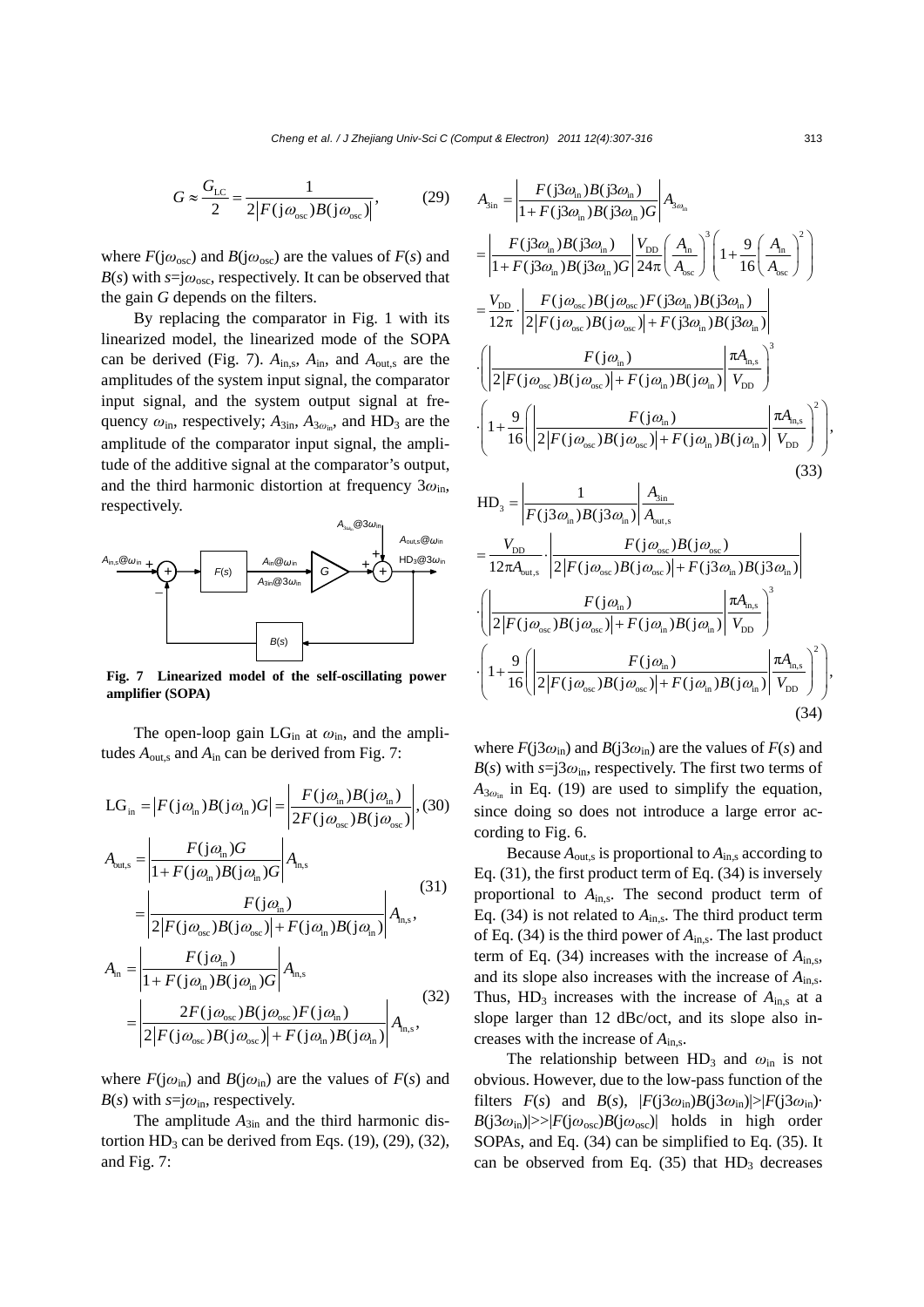with the decrease of  $\omega_{\rm in}$ , or decreases with the increase of *ω*osc, which illustrates the distortion shaping character in high order SOPAs.

HD<sub>3</sub> 
$$
\approx \frac{V_{\text{DD}}}{12\pi A_{\text{out,s}}}\left|\frac{F(j\omega_{\text{osc}})B(j\omega_{\text{osc}})}{F(j3\omega_{\text{in}})B(j3\omega_{\text{in}})}\right|
$$
  

$$
\cdot \left(\left|\frac{1}{B(j\omega_{\text{in}})}\right|\frac{\pi A_{\text{in,s}}}{V_{\text{DD}}}\right)^3 \left(1 + \frac{9}{16}\left(\left|\frac{1}{B(j\omega_{\text{in}})}\right|\frac{\pi A_{\text{in,s}}}{V_{\text{DD}}}\right)^2\right).
$$
(35)

If the term  $A_{3\omega_{\text{in}}}$  and the comparator's gain at  $3\omega_{\text{in}}$ are replaced with the results in Piessens and Steyaert (2005), i.e.,  $V_{DD}/(16\pi) \cdot (A_{in}/A_{osc})^3$  and  $V_{DD}/(\pi A_{osc})$ , respectively, the same  $HD_3$  calculation result as in Piessens and Steyaert (2005) can be obtained.

#### **5 Simulation of the SOPA's third distortion**

The block diagrams of the zeroth and the first order SOPA are shown in Fig. 8. In the zeroth order SOPA, there is no integrator in the forward path, which results in the transfer function  $F(s)=1$  in Fig. 1. The transfer function of the feedback filter  $B(s)$ =  $(\omega_{\text{fil}}/(s+\omega_{\text{fil}}))^3$  is chosen to satisfy the self-oscillation requirement (Piessens and Steyaert, 2005). In the first order SOPA, there is one integrator in the forward path. Its transfer function is  $F(s)=k<sub>1</sub>/s$ , where  $k<sub>1</sub>$  is the unit gain angular frequency.  $k_1$  can be arbitrary since the comparator detects only the polarity, but it is generally set to make the integrator's output less than the supply voltage. The transfer function of the feedback filter  $B(s)=(\omega_{\text{fil}}/(s+\omega_{\text{fil}}))^2$  is chosen to satisfy the self-oscillation requirement.

The comparator's high- and low-level outputs  $\pm V_{\text{DD}}=\pm 1$  V are chosen for both SOPAs. In the zeroth order SOPA,  $ω_{\text{fil}}=20π$  Mrad/s is chosen. According to



**Fig. 8 Block diagram of the zeroth (a) and first order (b) self-oscillating power amplifier (SOPA)** 

the Barkhausen criterion and the transfer function of the filter, the limit cycle frequency is  $\omega_{\text{LC}}$ =  $\tan(\pi/3)\omega_{\text{fil}} = 20\sqrt{3}\pi$  Mrad/s, and the amplitude at the input of the comparator is  $A_{\text{LC}} = (4V_{\text{DD}}/\pi)(\cos(\pi/3))^3$ =  $1/(2π)$  V.

In the first order SOPA,  $\omega_{\text{fil}} = 20\sqrt{3}\pi$  Mrad/s is chosen to have the same limit cycle frequency as the zeroth order SOPA. Choosing the unit gain angular frequency  $k_1=10\sqrt{3}\pi$  Mrad/s and the limit cycle frequency  $\omega_{\text{LC}} = \tan(\pi/4) \omega_{\text{fil}} = 20\sqrt{3}\pi$  Mrad/s, the amplitude at the input of the comparator  $A_{\text{LC}}$ =  $(4V_{\text{DD}}/\pi)(k_1/\omega_{\text{LC}})(\cos(\pi/4))^2 = 1/\pi \text{ V}$  can be obtained.

Fig. 9 shows the simulation and calculation results of the output signal's amplitude  $A_{\text{out},s}$  relative to  $V_{DD}$  as a function of the input signal's amplitude  $A_{\text{in},s}/V_{\text{DD}}$ . The input signal frequency is  $\omega_{\text{in}}=2\pi \text{ Mrad/s}$ . The simulation environment is MATLAB SIMU-LINK with an ODE45 solver. The amplitudes in the simulation results are derived from a  $10<sup>7</sup>$ -point DFT of the comparator's output with a simulation time of 10 μs and a sampling time of 1 ps. The window function of the DFT is Hanning. The simulation and calculation results agree reasonably well, especially in the first order SOPA. The assumption that the oscillation frequency *ω*osc and amplitude *A*osc are approximately equal to  $ω$ <sub>LC</sub> and  $A$ <sub>LC</sub>, respectively, introduces the errors in the calculation of the comparator's gain at *ω*in, and *A*out,s. The open-loop gain at frequency *ω*in in the first order SOPA is smaller than that in the zeroth order SOPA, which makes the



**Fig. 9 Relationship between the output signal's amplitude**   $A_{\text{out,s}}/V_{\text{DD}}$  and the input signal's amplitude  $A_{\text{in,s}}/V_{\text{DD}}$  with  $ω$ <sub>in</sub>= $2π$  Mrad/s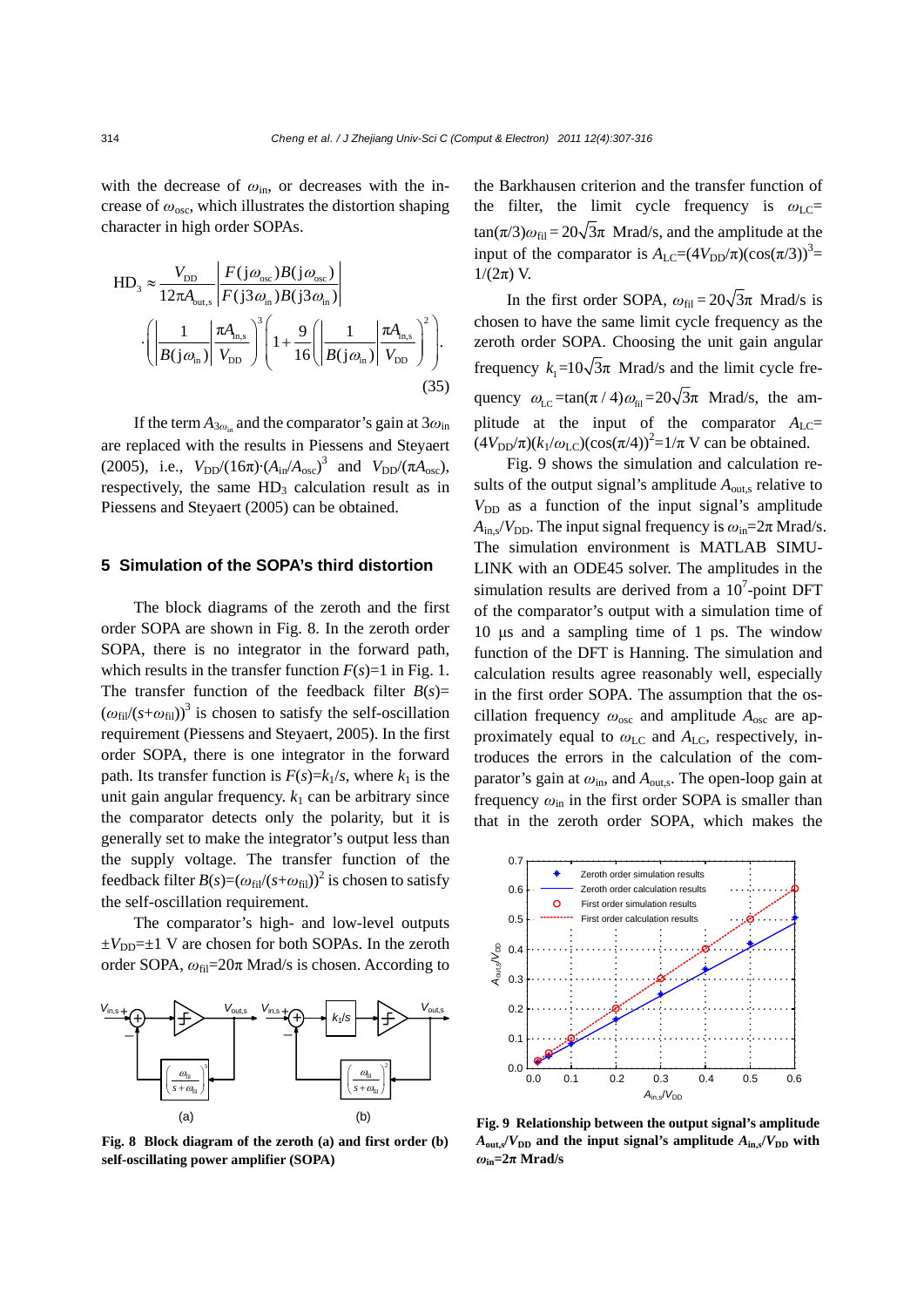calculation errors in the first order SOPA smaller than those in the zeroth order SOPA. The open-loop gains at  $\omega_{\rm in}$  can be derived from Eq. (30), which are about 3.9 and 10.0 for the zeroth and the first order SOPA, respectively. The method to improve the loop gain according to Eq. (30) is out of the topic of this study.

Figs. 10 and 11 show the third harmonic distortion as a function of the input signal's amplitude  $A_{\text{in,s}}/V_{\text{DD}}$  and frequency  $\omega_{\text{in}}$ , respectively. The simulation environment is MATLAB SIMULINK with an ODE45 solver. The amplitudes in the simulation results are derived from a  $10^7$ -point DFT of the comparator's output with a simulation time of 10 μs and a sampling time of 1 ps. The window function of the DFT is Hanning.



Fig. 10 Third harmonic distortion HD<sub>3</sub> as a function of the **input signal amplitude**  $A_{\text{in},s}$  with  $\omega_{\text{in}} = 2\pi$  Mrad/s



Fig. 11 Third harmonic distortion HD<sub>3</sub> as a function of **the input signal frequency**  $\omega_{\rm in}$  **with**  $A_{\rm in}$  $\sqrt{V_{\rm DD}}=0.5$ 

In Fig. 10,  $HD_3$  of both the zeroth and the first order SOPA increases with the increase of  $A_{\text{in},s}$  with the slope slightly larger than 12 dB/oct, and the slope increases with the increase of  $A_{\text{in},s}$ , which agrees with Eq. (34). Since a linear modulation is wanted, the input signal's amplitude cannot be too large. An  $HD<sub>3</sub>$ of −40 dBc is commonly not enough for many applications (Piessens and Steyaert, 2005). The larger  $A_{in,s}/V_{DD}$  results in lower linearity, so  $A_{in,s}/V_{DD}$  in Fig. 10 is up to 0.6. The  $HD_3$  of the zeroth and the first order SOPA are close in this input frequency, but with a different input frequency the first order SOPA reveals its merit (Fig. 11).

In Fig. 11, with the increase of  $\omega_{\rm in}$ , HD<sub>3</sub> of the first order SOPA increases by approximately 6 dB/oct. In this range of  $\omega_{\rm in}$  in the first order SOPA, because *F*( $j3\omega_{\text{in}}$ ) is proportional to  $1/\omega_{\text{in}}$ , *B*( $j3\omega_{\text{in}}$ )≈1 and  $B(j\omega_{\rm in}) \approx 1$ ; thus, it can be observed from Eq. (35) that  $HD_3$  is proportional to  $1/\omega_{\text{in}}$ , which agrees reasonably well with the simulation results. In this range of *ω*in in the zeroth order SOPA,  $F(s)=1$  for all frequencies, *B*( $j\omega_{\text{in}}$ )≈1, and when  $\omega_{\text{in}}$  is small, *B*( $j3\omega_{\text{in}}$ ) decreases slowly with the increase of  $\omega_{\rm in}$ , but when  $\omega_{\rm in}$  is large,  $B(j3\omega_{\rm in})$  decreases more quickly. Thus, in the zeroth order SOPA, with the increase of  $\omega_{\text{in}}$ , when  $\omega_{\text{in}}$  is small,  $HD_3$  increases slowly, and when  $\omega_{\text{in}}$  is large,  $HD<sub>3</sub>$  increases more quickly, which agrees reasonably well with the simulation results. The distortion shaping character shows that higher order SOPA will have better linearity.

The calculation results in Piessens and Steyaert (2005) are also shown in Figs. 10 and 11 for comparison. The maximum error between the calculation and the simulation results for this work is about 3 dB, and it is about 6 dB for Steyaert's work. In the zeroth order SOPA, the Steyaert's work is slightly better than this work, while in the first order SOPA, this work is better. The two works are close, because their linearized models of the comparator are close, as described in Section 2, except for their different derivation processes.

The errors are introduced mainly by the assumption that the oscillation frequency *ω*osc and the amplitude *A*osc are approximately equal to the limit cycle frequency  $ω$ <sub>LC</sub> and the amplitude  $A$ <sub>LC</sub>, respectively (Section 4). Also, the approximations in the linearized model of the comparator and the approximations in the simplified equations introduce errors.